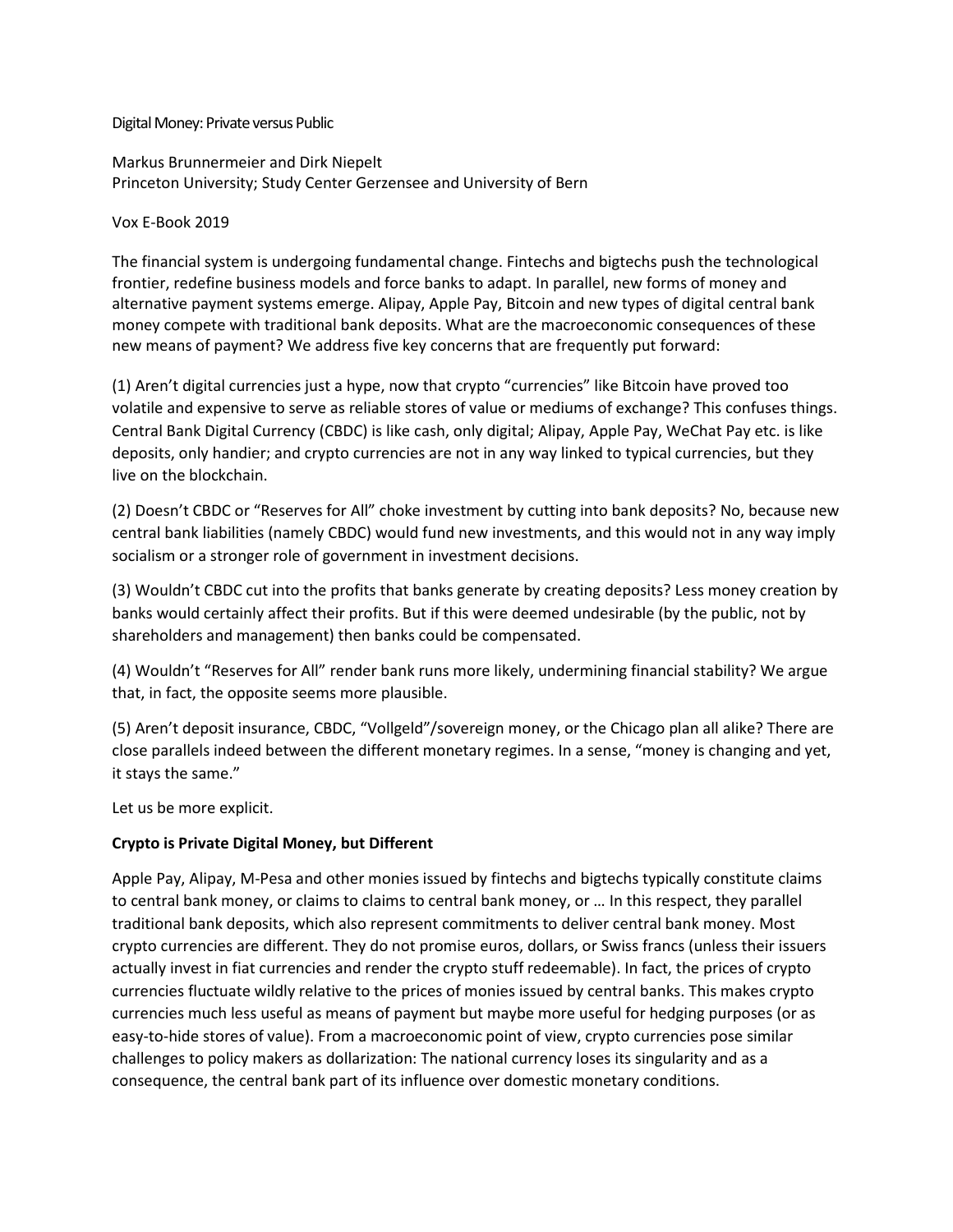While crypto currencies are quite different from the money issued by banks they are even more different from central bank issued money. What would happen, then, if central banks were to issue digital money for the general public, "Reserves for All," as suggested for example by Tobin (1985, 1987)?

## **"Reserves for All" would neither Choke Investment nor Herald Socialism**

True, if people would swap some of their bank deposits into CBDC then banks would lose a source of funding. But the central bank would gain funds, and these would have to be invested somewhere. The central bank could start funding real investment—an experiment in "socialism," and likely a bad one because private banks arguably are better equipped to screen loan applications and monitor projects (and better insulated against political pressure). Alternatively, and preferably, the central bank could pass the funds through to commercial banks, effectively leaving the environment for banks completely unchanged. The important point to note is that a substitution of monies (CBDC for deposits) only requires new sources of bank funding, not new ownership and control over real assets.

Figure 1 illustrates the effects of the pass-through operation on the balance sheets of banks, the central bank, and households.



Figure 1: The arrows in the green rectangles indicate that households hold fewer deposits but more central bank issued money, e.g. in the form of CBDC. The central bank passes the funds through to banks by holding more deposits, as depicted by the arrows in the red rectangle on the asset side of the central bank's balance sheet.

# **Banks can be Compensated**

When issuing deposits in exchange for loans or other assets banks typically borrow cheaply and lend dearly. (Today, there are some exceptions to this rule as some central banks charge negative interest on the reserves banks hold with them while deposits mostly pay non-negative interest.) Deposit holders go along with this because bank money is useful not only as a store of value but also as a means of payment—money has liquidity value. By creating this value out of "thin air" (subject to limitations) banks generate seignorage profits. Less bank money creation would eat into those profits.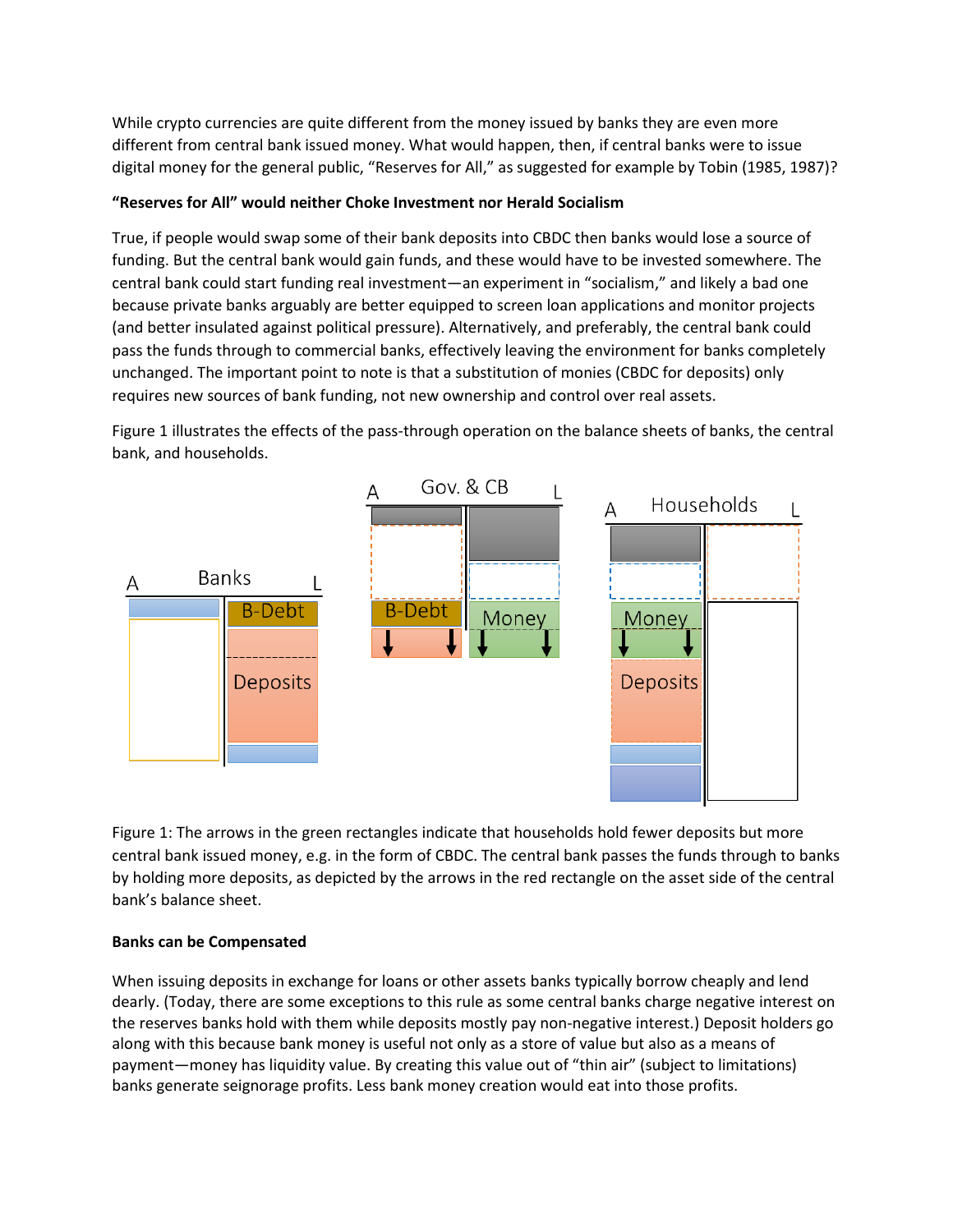Some may consider that unfortunate, because they like bank shareholders or are worried about banks' capital base. Others might like it. In any case, the distributive implications of replacing commercial bank by central bank issued money are manageable: Banks could easily be compensated if this were so desired.

### **"Reserves for All" may not Increase the Risk of Bank Runs**

A frequently made argument against the introduction of CBDC points to the danger of increased run risk. According to this argument, CBDC would not foster "traditional" bank runs where non-banks try to withdraw deposits and convert them into cash. Instead, it would give rise to a novel form with volatile deposit withdrawals in response to swings in sentiment and shifts into safe-haven CBDC since such swaps would be very easy to conduct and nearly costless.

It is far from obvious, however, whether the introduction of CBDC would make bank runs "more likely." First, when the central bank issues CBDC and passes funds through to private banks then the central bank becomes a large, possibly the largest, depositor. But a large depositor that pursues an optimal policy internalizes the run externalities and therefore might refrain from running itself. As a consequence, the incentives for the remaining small depositors to run also fall. Hence, CBDC combined with pass-through funding can make runs less rather than more likely.

Second, with CBDC the central bank gains an informational advantage because it immediately learns from fund inflows when a run is about to start. The central bank therefore can engage more quickly as a lender of last resort; it can more easily prevent costly fire-sales; and it can better prevent a liquidity problem to morph into a solvency crisis. If the remaining depositors are aware of this ability to intervene earlier, and more effectively, then they may become less wary themselves which again reduces the risk of a deposit run.<sup>1</sup>

A related question is whether the central bank would lose control over its balance sheet once CBDC is introduced. Indeed, a central bank that passes through funds from non-banks to banks lengthens its balance sheet, and if the volume of funds varies over time, so does the length of the balance sheet. There is no reason, however, to be concerned with the length of the central bank's balance sheet per se (especially if some items on the asset and liability side net out) except for the implications on credit risk exposure. This exposure can be minimized with the appropriate collateral policy.

If today, deposits are perfectly liquid and risk-free because of unconditional deposit insurance backed by government guarantees and a lender of last resort, then CBDC combined with pass-through funding would simply make implicit government guarantees explicit. If deposits are risky, in contrast, then a newly introduced CBDC would have to be accompanied by transfers or taxes in order to exactly replicate outcomes under the contemporaneous regime. In either case, the net wealth and liquidity positions of agents would remain unchanged even if their gross positions reflected in balance sheets might change.

# **Chicago Plan, Narrow Banks and Sovereign Money ("Vollgeld")**

 $\overline{a}$ 

The Chicago Plan from the 1930s (Knight et al. 1933, Fisher 1935, 1936) which argues in favor of narrow banks simply amounts to an introduction of CBDC that fully replaces deposits. As described above, one

<sup>&</sup>lt;sup>1</sup> The central bank may also set an unattractive (possibly negative) interest rate on CBDC accounts to avoid that CBDC is more attractive than cash as a safe-haven asset. Of course, the central bank has to be careful that changes in the CBDC interest rate do not serve as a coordination device for households to start a run.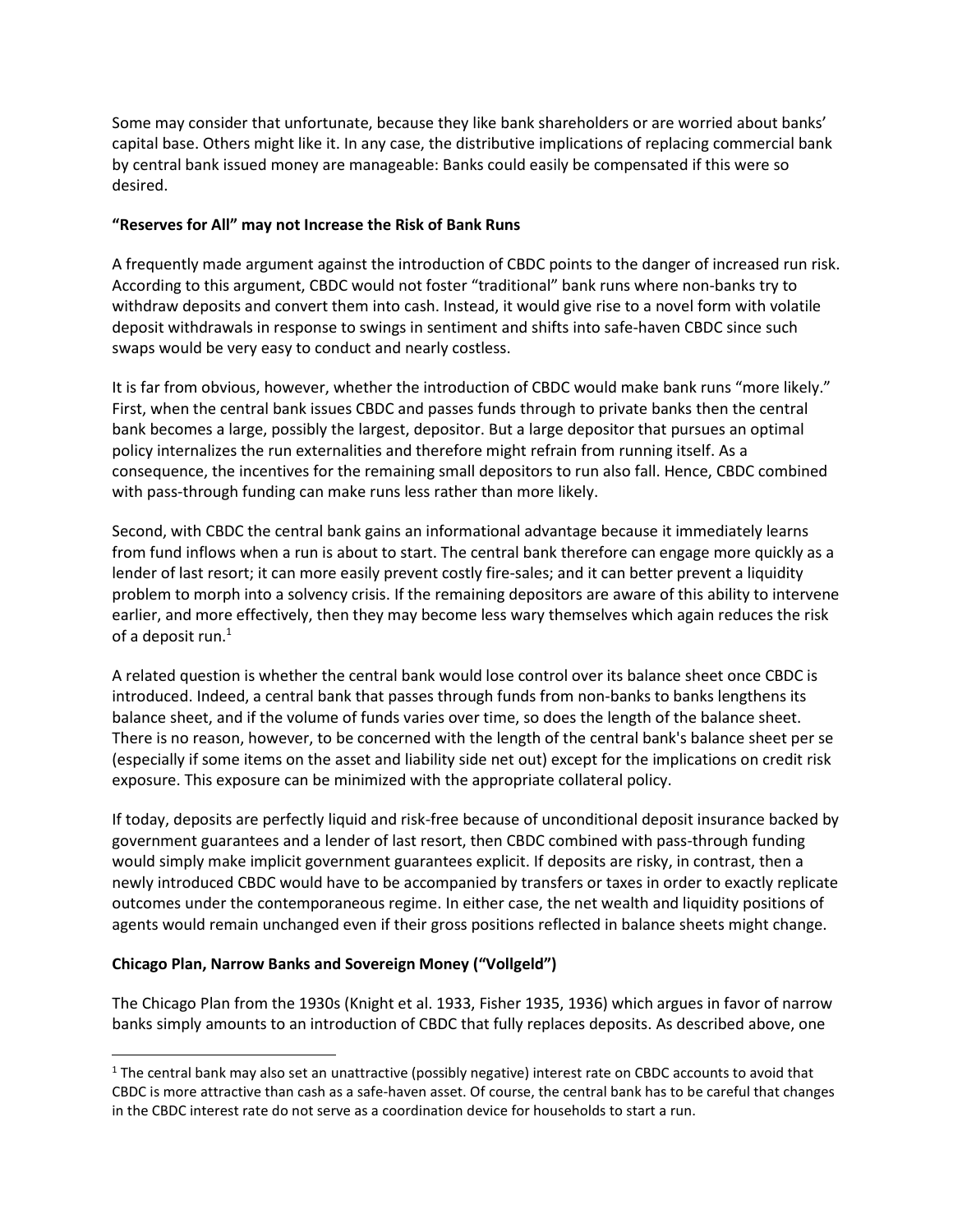way to end fractional reserve banking without changing equilibrium outcomes would be for the central bank to supply deposits— at the same price and conditions as depositors currently do—to banks. This is not what the proponents of the sovereign money ("Vollgeld") proposal envision. According to their proposal, banks should no longer issue deposits but fund themselves from different sources instead. Banks would lose a source of profits—seignorage rents from liquidity creation—and change their policies, with potential implications for macroeconomic outcomes. Of course, it is not clear how the abolition of money creation by banks could ever be enforced in the first place.

### **Money is Changing and Yet, it Stays the Same—An Equivalence Benchmark**

In a recent paper (Brunnermeier and Niepelt, 2019), we make this discussion precise. We show formally that as long as CBDC can serve as a (not necessarily efficient) means of payment for some transactions currently conducted with deposits, a swap of the former for the latter does not have macroeconomic consequences as long as certain conditions are satisfied. Our equivalence result should be construed as a benchmark result that helps to organize one's thinking about complex economic relationships, in the spirit of Modigliani and Miller (1958), Barro (1974), and many other equivalence results in economics. There may exist only few circumstances under which the sufficient conditions for equivalence literally apply; nevertheless, they give a clear sense of possible sources of non-equivalence in real-world settings.

Maybe the most restrictive condition for the irrelevance of a swap relates to politics (Niepelt 2018). Irrelevance would require, for example, that political decision makers are willing to compensate bank owners for the losses they suffer due to reduced seignorage profits. We doubt that voters would accept this. In fact, one important motivation for the "Vollgeld" (sovereign money) initiative recently rejected by Swiss voters was to shift rents from banks to taxpayers.

Whether a *non*-neutral monetary reform would be towards the better or the worse is a question that our equivalence result cannot address. Answering this would require an explicit characterization of equilibrium in model economies, as well as serious quantitative and welfare analyses. For policy discussions about monetary reform, our paper therefore does not propose a set of definite answers, but an analytical framework and a robust road map.

#### **References**

Barro, R. J. (1974), "Are government bonds net wealth?", Journal of Political Economy 82(6), 1095-1117.

Brunnermeier, M. and D. Niepelt (2019), "On the equivalence of private and public money", mimeo, January.

Knight, F. (with seven other Chicago economists) (1933), "Memorandum on banking reform", Franklin D. Roosevelt Presidential Library, President's Personal File 431.

Fisher, I. (1935), 100% Money, Adelphi, New York.

Fisher, I. (1936), "100% money and the public debt", Economic Forum (April-June), 406-420.

Modigliani, F. and M. Miller (1958), "The cost of capital, corporation finance and the theory of investment", American Economic Review 48(3), 261-297.